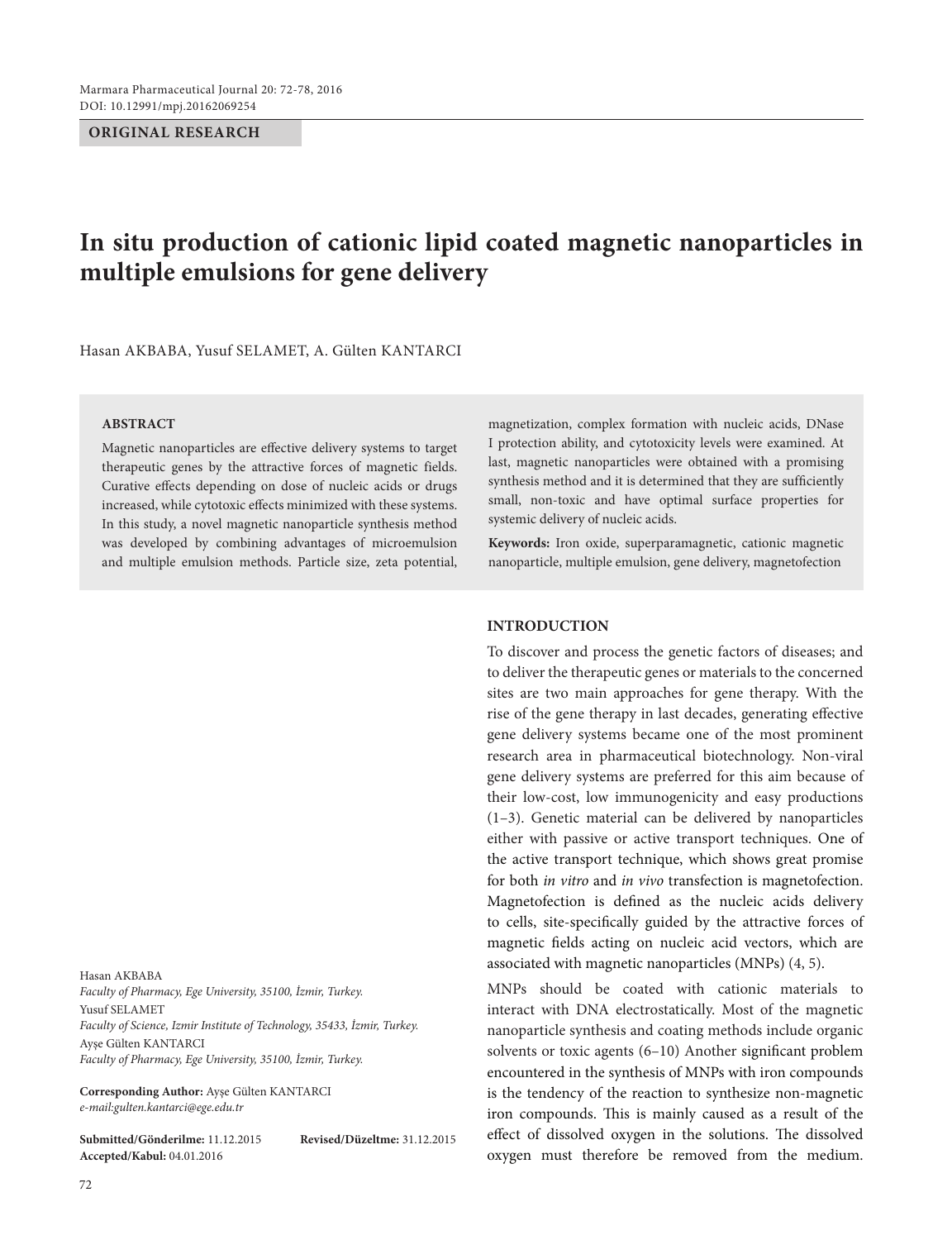This removal can be performed by creating a nitrogen gas environment (11–15). Maintaining of the medium pH in the acidic range is another method (6, 16) For the multiple emulsion method that we developed, solutions of Fe+2 and Fe+3 are in the form of droplets surrounded by lipid layer of water/oil microemulsion. In this situation, the rate of contact with the external environment or atmospheric oxygen is lower. Another point is that the lipids participating in the microemulsion composition exhibit a protective effect by reducing the pH, as they contain fatty acids.

In this study, we developed a novel method based on physics and chemistry techniques to obtain non-toxic, biocompatible and targetable MNPs with optimal size and surface properties for gene delivery. Afterwards obtained MNPs were characterized and then MNP:DNA complexes were formed. Protection efficiencies against DNase I enzyme and cytotoxicity levels were examined.

## **MATERIALS**

Plasmid DNA which encoding green fluorescent protein (pEGFP-C1) was used as genetic material (Invitrogen, California, USA). Ethanol, Tween 80,  $FeCl<sub>2</sub>$ ,  $FeCl<sub>3</sub>$  and Sodium dodecyl sulfate (SDS), were provided from Merck-Co. (Hohenbrunn, Germany). Palmitic acid, Span 80, and dimethyldioctadecylammonium bromide (DDAB) were purchased from Sigma-Aldrich Co. (St. Louis, MO, USA). Materials for agarose gel electrophoresis and cell culture reagents were purchased from Sigma-Aldrich Co. (St. Louis, MO, USA). Ultra-pure distilled water was used at all formulations. XTT cell proliferation assay kit was provided from Biological Industries (Beit-Haemek, Israel). Chinese Hamster Ovary (CHO) cell line was purchased from ATCC.

## **METHODS**

## **MNP Synthesis**

In order to develop MNPs, microemulsion and multiple emulsion techniques were combined and MNPs were synthesized in the core of multiple emulsion. To obtain triangle phase diagram of oil in water (o/w) microemulsion is the first step of this method. Microemulsions were formed with palmitic acid as oil phase, Span 80 as non-ionic surfactant, ethanol as co-surfactant and  $Fe^{+2}$  and  $Fe^{+3}$  solutions as water phase  $(w_1 / o)$  over the lipid melting point (73°C). Transparent regions belongs to w/o microemulsion area in phase diagrams were determined. DDAB was incorporated to the oil phase of the microemulsion for gaining cationic property to the MNPs. Then, obtained microemulsion were used as interior emulsion of multiple emulsion ( $w_1$ /**o**/w<sub>2</sub>). Tween 80 was used as an outer surfactant and ultra-pure water used as an outer water phase (w<sub>1</sub>/o/**w**<sub>2</sub>). Afterwards 1 N NaOH was used to increase pH of the system. [OH- ] ions leak to the interior water phase of the multiple emulsion. Therefore, magnetic iron oxide particles were synthesized in the core of cationic lipids regarding to the equation given below (6,18–21).

$$
\text{Fe}^{2+} + 2\text{Fe}^{3+} + 8\text{OH} \rightarrow \text{Fe}_3\text{O}_4 + 4\text{H}_2\text{O}
$$

1 mL of hot multiple emulsion with magnetic core was taken in an injector and dropped into the ice-cold distilled water (0-2°C). MNPs were formed when multiple emulsion droplets met with cold water (MNP-Pa) (22–24). A neodium magnet was used for separation of MNP-Pa. MNP-Pa washed with distilled water for two times and the characterization studies were carried on (6,19,25).

To understand the effects of formulation on magnetization, one formulation (NP-Ø) was prepared as same as described above but ultra-pure water used instead of  $(1M Fe^{+2})$  and  $(2M \, \text{Fe}^{+3})$  solutions as the interior water phase. MNPs were also synthesized by a well-known co-precipitation method (MNP-CoP) (26).

#### **Preparation of MNP:DNA Complexes**

MNP:DNA complexes were formed by mixing different ratios of pEGFP-C1 (0.1 µg/mL) and cationic MNP-Pa suspension for 30 minutes at 25°C. The blocking effect of MNP-Pa on the electrophoretic mobility of pEGFP-C1 was examined on agarose gel electrophoresis to determine optimal complex ratio (27,28).

## **Size and Zeta Potential Measurements**

The particle size and zeta potential of MNPs and MNP:DNA complexes were determined with dynamic light scattering (DLS) method by using Zetasizer Nano ZS (Malvern Instruments, Worcestershire, U.K.). Experiments were carried out at least in triplicate and standard deviations were calculated.

#### **Magnetization measurements**

Magnetic properties of nanoparticles were evaluated by using Lakeshare Vibrating Sample Magnetometer (VSM).

#### **DNase I Protection Study**

DNase I was added to MNP:DNA systems to a final concentration of 1 IU DNase I/2.5 µg pDNA, and the mixtures were incubated at 37°C for 30 min. Afterwards 10% (w/v) SDS solution was added to the samples to a final concentration of 1% (w/v) to release pEGFP-C1 from the complex (1,29,30). Samples were then analyzed by electrophoresis on %1 agarose gel (containing %0.5 ethidium bromide) for 1 hour at 100 volts. The bands were visualized with a transilluminator (Biocapture, Vilber Lourmat).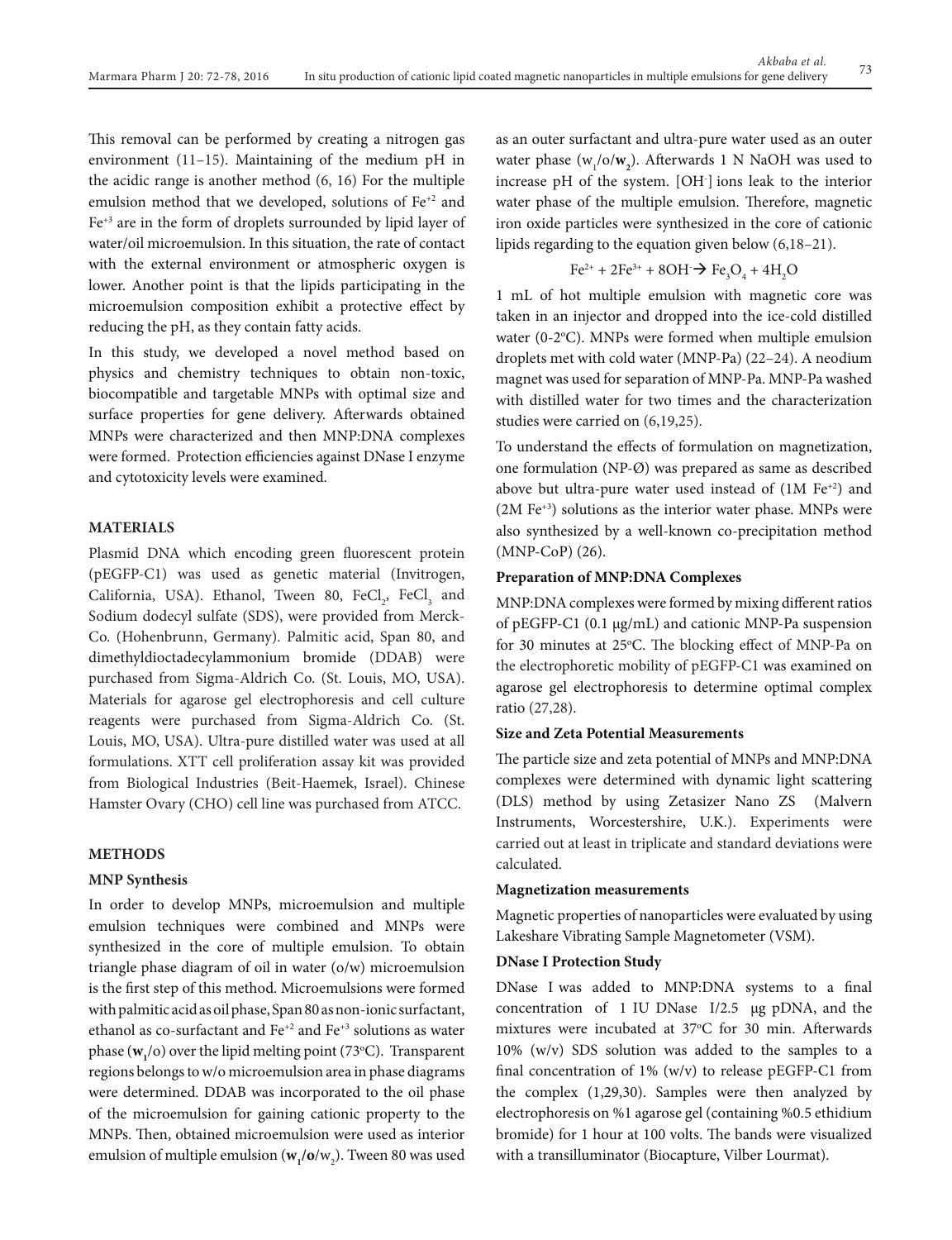#### **Cytotoxicity**

CHO cells were seeded in a 96 well plate  $(6x10<sup>3</sup>$  cells per well) 24 h before the cytotoxicity test. Various volume of MNP-Pa and MNP:DNA complexes prepared within 100 *μ*L DMEM media without serum. Culture media was aspirated, and the prepared samples were added to the wells. After 24 h incubation at 37 °C and 5%  $CO<sub>2</sub>$ , XTT cell proliferation test was examined. Cell viability was calculated with specific absorbance corresponding to control group. Experiments were carried out at least in triplicate and standard deviations were calculated.

## **RESULTS AND DISCUSSION**

In the method that we developed, the iron compounds are in the form of droplets in limited volume reaction pools, within the inner water phase of multiple emulsions. As the droplet size is limited by the reaction volume for production of MNPs, the dimensions also become more controllable. For this purpose, firstly w/o microemulsions were prepared. The w/o microemulsion area was determined by the aid of triangle phase diagram and transparent water in oil systems were formed (Figure 1). Formulation which has the largest volume of inner water phase was selected in the region of transparent systems. Micelles, liquid crystals and reaction derivate were removed and MNPs were collected by using a neodium magnet (Figure 2). Characterization studies were performed as described in the methods.



**Figure 2**. Optic photographs of obtained MNPs. MNP-Pa suspension (**A**) and magnetic separation of MNPs by using a neodium magnet (**B**).

Magnetization of MNPs were analyzed by VSM. The magnetic properties such as saturation magnetization (Ms), remanent magnetization (Mr) and coercivity (Hc) were evaluated from the magnetization hysteresis of MNPs. As seen in Figure 3, MNPs are in paramagnetic behavior and Mr and Hc values are approximately zero. Although saturation magnetization of MNP-CoP is higher than the coated samples that we prepared, MNP-Pa has reasonably sufficient Ms values for magnetic targeting of nucleic acids (2, 7, 24, 31, 32). Ms value was measured 20 emu g<sup>-1</sup> for lipid coated MNP-Pa while 35.2 emu g-1 for MNP-CoP.



**Figure 3.** Magnetization hysteresis loops for MNP-Pa, MNP-CoP, and NP-Ø.

**Figure 1.** Triangular phase diagram of w/o microemulsion formed with palmitic acid as oil phase, Span 80 as nonionic surfactant, ethanol as co-surfactant and Fe<sup>+2</sup> and Fe<sup>+3</sup> solutions as water phase. Green area shows transparent w/o microemulsion region.

Particle size, polydispersity index and zeta potential values of MNPs were measured for characterization studies (Table 1). MNP-CoP and MNP:DNA complex (3:1, v/v) were also prepared for characterization and comparison.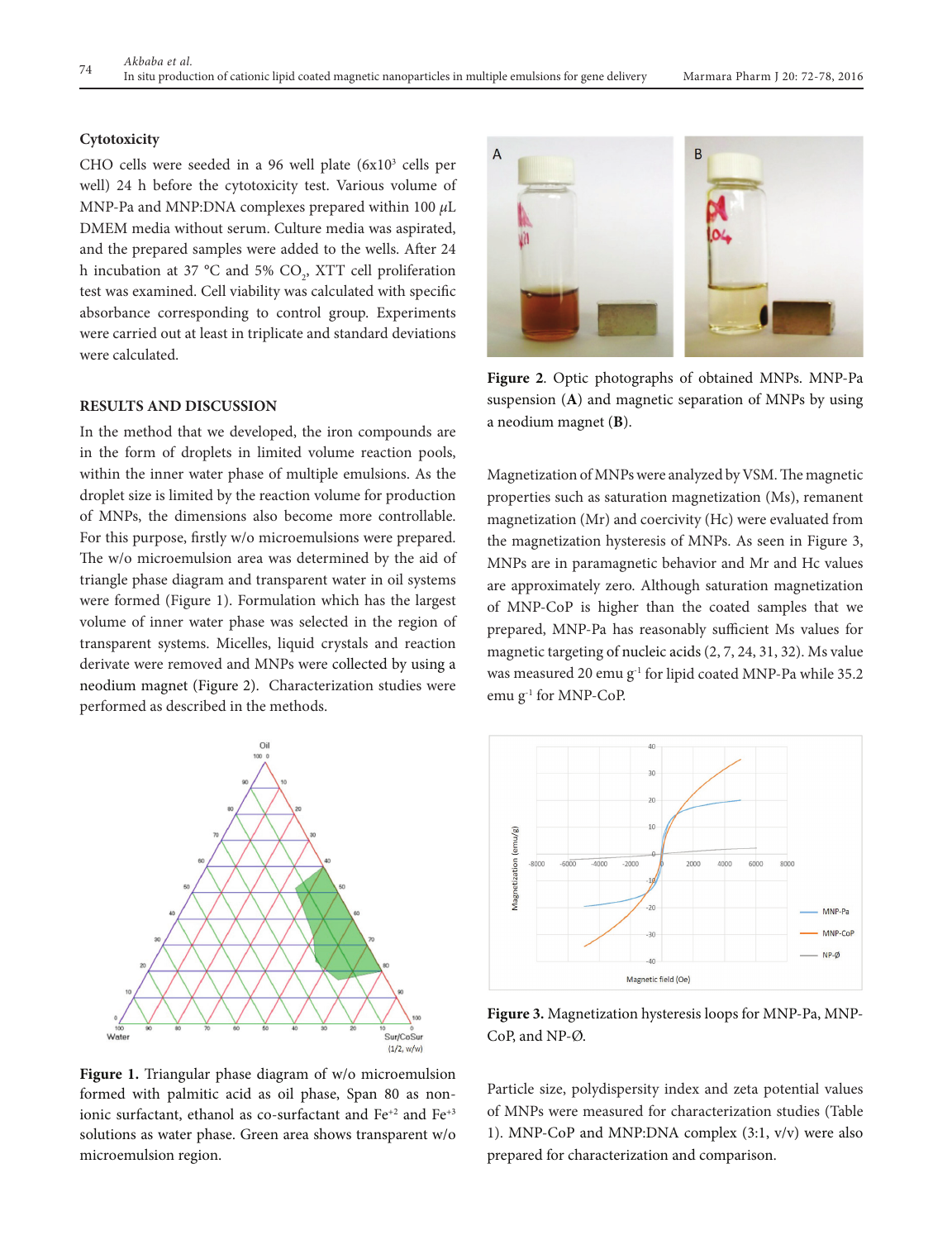|   | <b>Formulation</b>                      | <b>Particle Size</b><br>$(nm)$ ( $\pm SD$ ) | <b>PDI</b><br>$(\pm SD)$ | <b>Zeta Potantial</b><br>$-\zeta$ (mV) ( $\pm$ SD) |
|---|-----------------------------------------|---------------------------------------------|--------------------------|----------------------------------------------------|
| 1 | <b>MNP-Pa</b>                           | 21.75<br>(0.153)                            | 0.234<br>(0.008)         | 19.24 (1.5)                                        |
| 2 | <b>MNP-CoP</b>                          | 9.52(0.204)                                 | 0.338<br>(0.045)         | $-25.9(2.15)$                                      |
| 3 | <b>MNP:DNA</b><br>Complex<br>(3:1, v/v) | 35.56<br>(0.461)                            | 0.486<br>(0.004)         | 4.71 (0.656)                                       |

**Table 1.** Characterization of MNP-Pa, MNP-CoP and MNP:DNA Complex

MNPs were produced in nano-scale size. Particle size was measured smaller than 30 nm and it is found appropriate to superparamagnetic character (15, 31, 33). The increase of particle size was determined for in situ coated MNP-Pa samples comparing to the MNP-CoP while both MNP-Pa and MNP:DNA complex were found sufficiently small to traverse the microvascular system. Therefore obtained MNPs are suitable for systemic delivery (31, 34, 35). PDI values showed that more homogeneous particle size distribution was obtained for the MNP-Pa compared to MNP-CoP and MNP:DNA complex.

When MNPs used without coating, they are cleared from body in a short time by the immune system. While their biocompatibility is a positive trait, they need to be coated with polymers or lipids in their applications as a delivery systems for drug or genes (2, 6, 7, 31, 36). In addition to the coating process, it requires a second purification step (37). MNPs synthesized in multiple emulsions appear in the form of solid lipid nanoparticles. Since the synthesis of MNPs spontaneously ensures the production in lipid coated form there is no need an extra coating process as well as following purification steps. In the system that we developed, cationic lipid coating of the MNPs was ensured by the incorporation of DDAB in the oil phase of the microemulsion. Cationic zeta potential (19.24 mV) value was evaluated as a proof of cationic lipid coating after washing and magnetic separation processes (13, 38, 39).

Cationic lipid coating allows MNP-Pa to form complexes with oppositely charged molecules via electrostatic interactions. Nucleic acids are negatively charged molecules because of their phosphate groups (28, 29, 40, 41). MNP-Pa were formed complexes with pEGFP-C1 as genetic material. Optimal complex ratio which had protective effect on pEGFP-C1 against DNase I enzyme was determined by agarose gel electrophoresis (Figure 4).

3 4 5 6 7 8 9 10 11 12 13  $1<sub>2</sub>$ 14 15 16 17 18



**Figure 4.** Agarose gel electrophoresis of MNP:DNA complexes. 1. pEGFP-C1, 2. pEGFP-C1+ DNaz I, 3.Ø, 4,5,6,7,8, respectively MNP:DNA (1:1, 2:1, 3:1, 4:1, 5:1) (v/v) + DNaz I+ %10 SDS, 9,10,11,12,13, respectively MNP:DNA (1:1, 2:1, 3:1, 4:1, 5:1) (v/v) + %10 SDS, 14,15,16,17,18, respectively MNP:DNA (1:1, 2:1, 3:1, 4:1, 5:1) (v/v), L: Linear, N: Nick, SC: Supercoiled.

Formation of compact complex is important issue for gene delivery systems as well as release of the nucleic acids from the complex. Release of the nucleic acids is required for gene expression in the cell (3, 28, 42). For this purpose SDS which is a negatively charged detergent molecule was used. Affinity of SDS to the cationic nanoparticles is higher than nucleic acids and final concentration of 1% SDS is sufficient to release nucleic acids from the complex (43).

Figure 4 features the agarose gel electrophoresis of resistant pEGFP-C1 in the complex with the increasing amounts of MNP-Pa against the degradation of DNase I enzyme. Complex formation demonstrated on band lanes 14-18 . It was observed that, the blocking effect of MNP-Pa on the electrophoretic mobility of pEGFP-C1 was started from the well 16 (MNP:DNA complex ratio of 3:1, v/v). The band on lane 6 demonstrated that, MNP:DNA complexes prepared at 3:1 (v/v) ratio was able to protect pEGFP-C1 against DNase I enzyme degradation when compared with pEGFP-C1 on lane 1. Release of pEGFP-C1 with the same complex ratio was shown on lane 11 and it was found sufficient.

Increasing volume of MNP-Pa and MNP:DNA (3:1, v/v) complexes were evaluated for cytotoxicity test. After 24 h incubation at 37°C and 5%  $\mathrm{CO}_2$ , XTT cell proliferation test was examined and % cell viability was calculated corresponding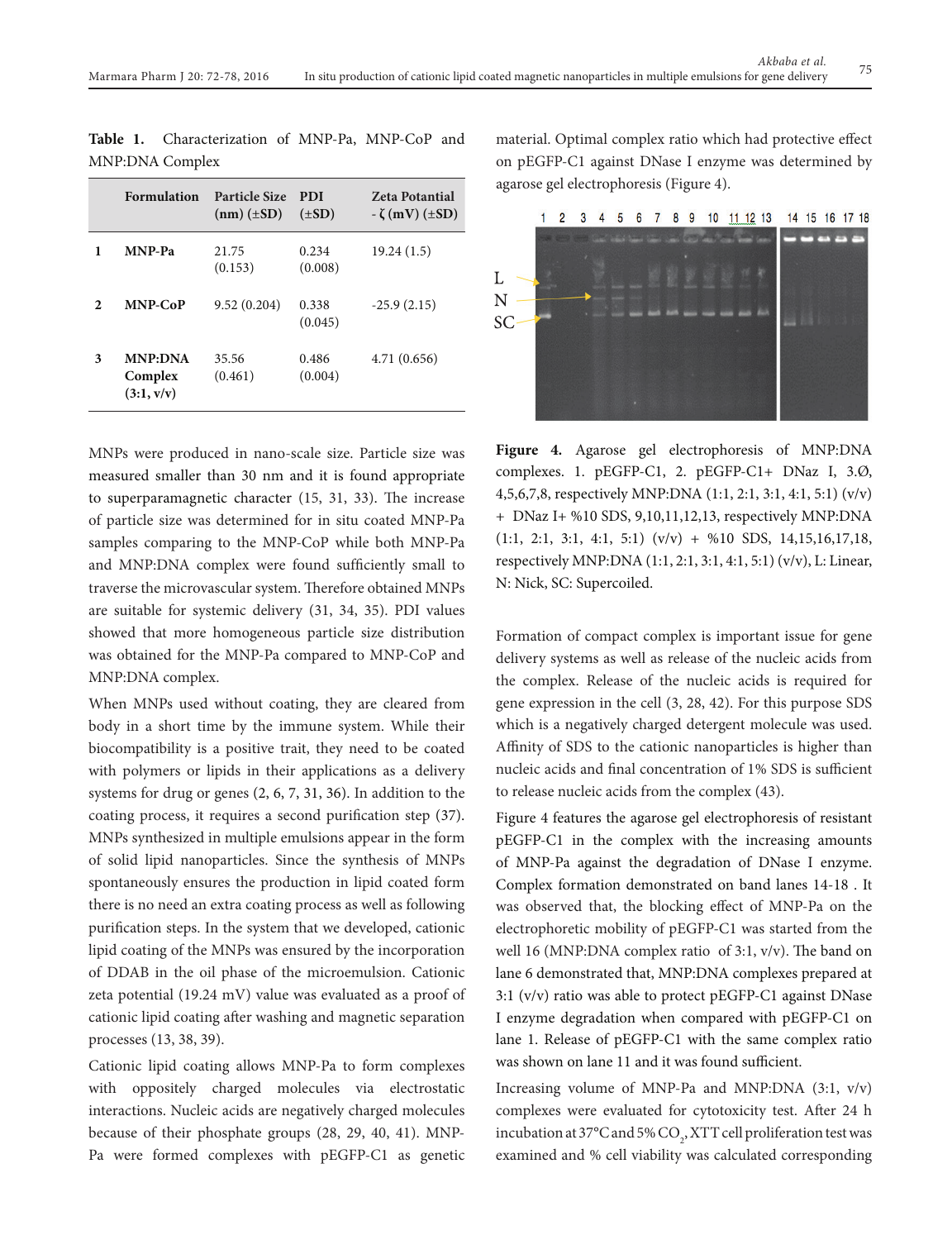to control with specific absorbance. Than results for all formulation groups were analyzed with graphical data as shown in Figure 5.



**Figure 5.** % Viability of CHO cells at increasing doses (μl/ well) of MNP-Pa (**A**) and MNP:DNA complex (3:1, v/v) (**B**).

Cytotoxicity of MNP-Pa and MNP:DNA complexes were determined on CHO cells. No significant cytotoxicity was observed on CHO cells in the concentration range of 4-8 µl/ well for MNP-Pa and all the applied doses for MNP:DNA complexes. Cell viability drops lower than 60% after 8 µL for the MNP-Pa while it sustains around 80% for MNP:DNA complexes. Zeta potential of MNP-Pa measured as +19.24 mV and it decreased to 4.71 mV for MNP:DNA complexes because of being in a complex with negatively charged nucleic acids. However, zeta potential reduction is not associated with transfection efficiency of MNPs (26, 44).

**Gen aktarımı için katyonik lipid kaplı manyetik nanoparçacıkların çoklu emulsiyonlar kullanılarak yerinde üretimi** 

## **Öz**

Manyetik nanopartiküller manyetik alanın çekim kuvvetini kullanarak terapötik genleri etkili bir şekilde aktaran sistemlerdir. Bu sistemlerde, ilaç ve nükleik asit dozuna bağlı tedavi edici etki artırılırken, sitotoksik etkiler en aza indirgenir. Bu çalışmada mikroemulsiyon ve çoklu emülsiyon metotlarının avantajları bir

## **REFERENCES**

- 1. del Pozo-Rodríguez A, Delgado D, Solinís MÁ, Pedraz JL, Echevarría E, Rodríguez JM, Gascon AR. Solid lipid nanoparticles as potential tools for gene therapy: In vivo protein expression after intravenous administration. Int J Pharm 2010; 385: 157–62.
- 2. Gubin SP, Koksharov YA, Khomutov GB, Yurkov GY. Magnetic

## **CONCLUSION**

Obtained results showed that, MNPs have similar magnetization hysteresis compared with co-precipitation method and have superparamagnetic characteristics. Average particle size of MNPs-Pa and MNP:DNA (1:3, v/v) complex were measured 21.75 nm and 35.56 nm, respectively. No additional process for surface adjustments is needed with developed method. MNP-Pa are positively charged and are able to form complexes with pEGFP-C1 electrostatically. Zeta potential of MNP-Pa measured as +19.24 mV. Agarose gel electrophoresis showed that DNA:MNPs complexes are able to release pEGFP-C1 from complex and also protect it from DNase I (1 IU/ 2.5 µg pDNA) enzyme degradation. Cytotoxicity of MNP-Pa and MNP:DNA were examined and it was found that cell viability sustains around 80% for MNP:DNA complexes.

Consequently, a novel magnetic nanoparticle synthesis method which have appropriate particle size, zeta potential, and sufficient magnetic property for nucleic acid delivery was developed by combining advantages of microemulsion and multiple emulsion methods. Synthesized MNP-Pa are considered promising vehicles for non-viral gene delivery system for the treatment of genetic-based diseases.

# **ACKNOWLEDGEMENT**

This study has been financially supported by TUBITAK under grant code TUBITAK-SBAG-112S294.

araya getirilerek yeni bir manyetik nanopartikül üretim yöntemi geliştirilmiştir. Partikül boyutu, zeta potansiyeli, manyetizasyon değeri, nükleik asitler ile kompleks oluşumu, DNaz I'e karşı koruma yeteneği ve sitotoksisite derecesi araştırılmıştır. Son olarak, manyetik nanopartiküller gelecek vaat eden bir sentez yöntemi ile elde edilmiş ve nükleik asitlerin sistemik taşınması için yeterli derecede küçük boyutta, toksik olmayan ve ideal yüzey özelliklerine sahip oldukları belirlenmiştir.

**Anahtar kelimeler:** demir oksit, süperparamanyetik, katyonik manyetik nanopartikül, çoklu emülsiyon, gen aktarımı, manyetofeksiyon.

nanoparticles: Preparation methods, structure and properties. Usp Khim 2005; 74: 539–74.

- 3. Lee MK, Chun SK, Choi WJ, Kim JK, Choi SH, Kim A, Oungbho K, Park JS, Ahn WS, Kim CK. The use of chitosan as a condensing agent to enhance emulsion-mediated gene transfer. Biomaterials 2005; 26: 2147–56.
- 4. Ma Y, Zhang Z, Wang X, Xia W, Gu H. Insights into the mechanism of magnetofection using MNPs-PEI/pDNA/free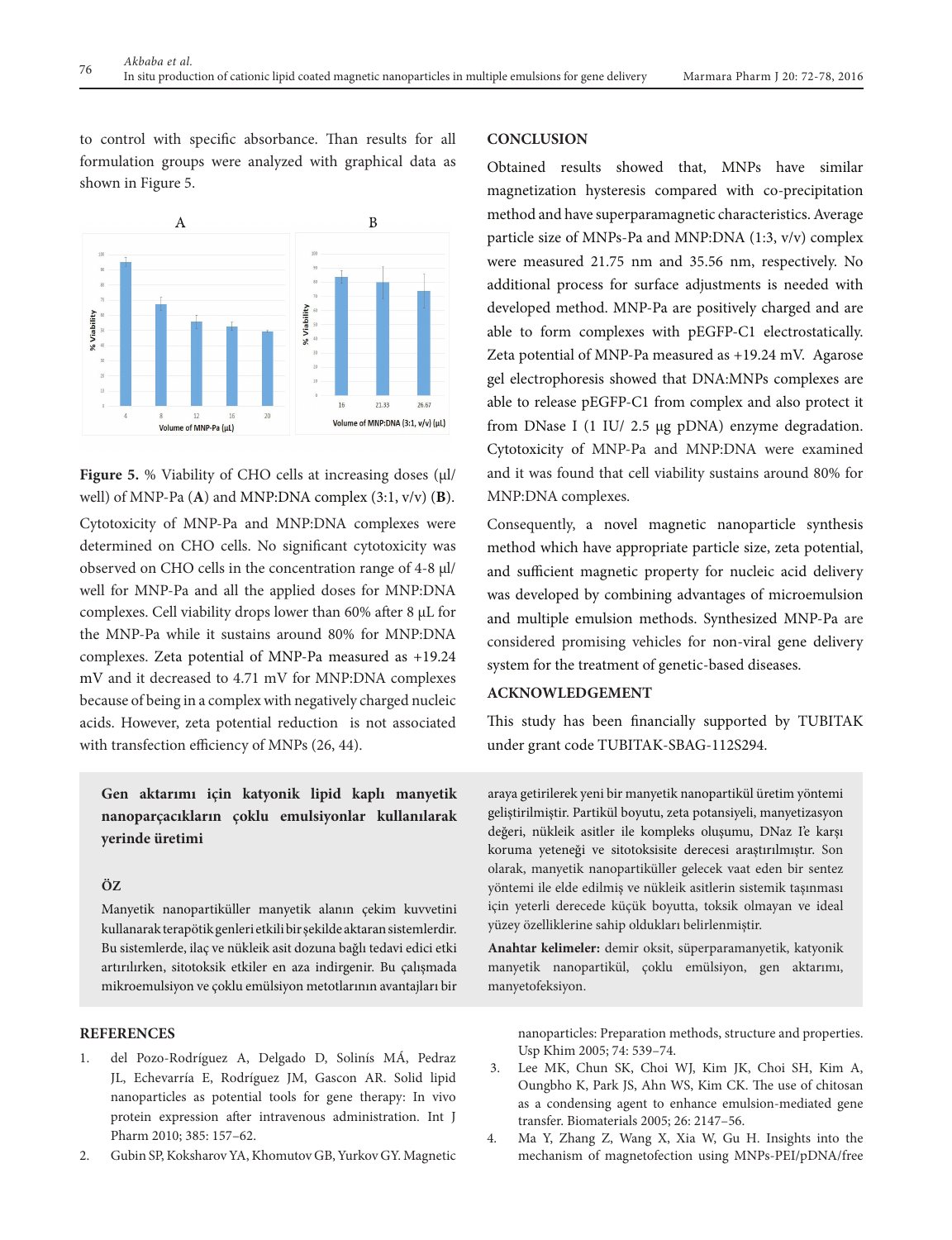PEI magnetofectins. Int J Pharm 2011; 419: 247–54.

- 5. Schillinger U, Brill T, Rudolph C, Huth S, Gersting S, Krötz F, Hirschberger J, Bergemann C, Plank C. Advances in magnetofection - Magnetically guided nucleic acid delivery. J Magn Magn Mater 2005; 293: 501–8.
- 6. Vidal-Vidal J, Rivas J, López-Quintela M a. Synthesis of monodisperse maghemite nanoparticles by the microemulsion method. Colloids Surfaces A Physicochem Eng Asp 2006; 288: 44–51.
- 7. Veiseh O, Gunn JW, Zhang M. Design and fabrication of magnetic nanoparticles for targeted drug delivery and imaging. Adv Drug Deliv Rev 2010; 62: 284–304.
- 8. Zheng X, Lu J, Deng L, Xiong Y, Chen J. Preparation and characterization of magnetic cationic liposome in gene delivery. Int J Pharm 2009; 366: 211–7.
- 9. Schweiger C, Pietzonka C, Heverhagen J, Kissel T. Novel magnetic iron oxide nanoparticles coated with poly(ethylene imine)-g-poly(ethylene glycol) for potential biomedical application: Synthesis, stability, cytotoxicity and MR imaging. Int J Pharm 2011; 408: 130–7.
- 10. Ying XY, Du YZ, Hong LH, Yuan H, Hu FQ. Magnetic lipid nanoparticles loading doxorubicin for intracellular delivery: Preparation and characteristics. J Magn Magn Mater 2011; 323: 1088–93.
- 11. Mathew DS, Juang RS. An overview of the structure and magnetism of spinel ferrite nanoparticles and their synthesis in microemulsions. Chem Eng J 2007; 129: 51–65.
- 12. Ozkaya T, Baykal a., Toprak MS, Koseoğlu Y, Durmuş Z. Reflux synthesis of Co3O4 nanoparticles and its magnetic characterization. J Magn Magn Mater 2009; 321: 2145–9.
- 13. Eastoe J, Hollamby MJ, Hudson L. Recent advances in nanoparticle synthesis with reversed micelles. Adv Colloid Interface Sci 2006; 128-130: 5–15.
- 14. Kechrakos D. Magnetic Nanoparticle Assemblies. Arxiv Prepr 2009; 290: 1–33.
- 15. Zhi J, Wang Y, Lu Y, Ma J, Luo G. In situ preparation of magnetic chitosan/Fe3O4 composite nanoparticles in tiny pools of water-in-oil microemulsion. React Funct Polym 2006; 66: 1552–8.
- 16. Li J, Wei X, Yuan Y. Synthesis of magnetic nanoparticles composed by Prussian blue and glucose oxidase for preparing highly sensitive and selective glucose biosensor. Sensors Actuators, B Chem 2009; 139: 400–6.
- 17. Schmidts T, Dobler D, Guldan A, Paulus N, Runkel F. Colloids and Surfaces A : Physicochemical and Engineering Aspects Multiple W / O / W emulsions — Using the required HLB for emulsifier evaluation. Colloids Surfaces A Physicochem Eng Asp 2010; 372: 48–54.
- 18. Kumar A, Jena PK, Behera S, Lockey RF, Mohapatra S, Mohapatra S. Multifunctional magnetic nanoparticles for targeted delivery. Nanomedicine Nanotechnology, Biol Med 2010; 6: 64–9.
- 19. Durmus Z, Kavas H, Baykal a., Sozeri H, Alpsoy L, Elik SÜ, Toprak MS. Synthesis and characterization of l-carnosine coated iron oxide nanoparticles. J Alloys Compd 2011; 509: 2555–61.
- 20. Mykhaylyk O, Vlaskou D, Tresilwised N, Pithayanukul P, Möller W, Plank C. Magnetic nanoparticle formulations for DNA and siRNA delivery. J Magn Magn Mater 2007; 311: 275–81.
- 21. Chomoucka J, Drbohlavova J, Huska D, Adam V, Kizek R, Hubalek J. Magnetic nanoparticles and targeted drug delivering. Pharmacol Res 2010; 62: 144–9.
- 22. Ugazio E, Cavalli R, Gasco MR. Incorporation of cyclosporin A in solid lipid nanoparticles (SLN). Int J Pharm 2002; 241: 341–4.
- 23. Marengo E, Cavalli R, Caputo O, Rodriguez L, Gasco MR. Scale-up of the preparation process of solid lipid nanospheres. Part I. Int J Pharm 2000; 205: 3–13.
- 24. Serpe L, Catalano MG, Cavalli R, Ugazio E, Bosco O, Canaparo R, Muntoni E, Frairia R, Gasco MR, Eandi M, Zara GP. Cytotoxicity of anticancer drugs incorporated in solid lipid nanoparticles on HT-29 colorectal cancer cell line. Eur J Pharm Biopharm 2004; 58: 673–80.
- 25. Ang D, Nguyen Q V., Kayal S, Preiser PR, Rawat RS, Ramanujan R V. Insights into the mechanism of magnetic particle assisted gene delivery. Acta Biomater 2011; 7: 1319–26.
- 26. Chen JY, Liao YL, Wang TH, Lee WC. Transformation of Escherichia coli mediated by magnetic nanoparticles in pulsed magnetic field. Enzyme Microb Technol 2006; 39: 366–70.
- 27. Ang D, Tay CY, Tan LP, Preiser PR, Ramanujan R V. In vitro studies of magnetically enhanced transfection in COS-7 cells. Mater Sci Eng C 2011; 31: 1445–57.
- 28. Vighi E, Montanari M, Ruozi B, Tosi G, Magli A, Leo E. Nuclear localization of cationic solid lipid nanoparticles containing Protamine as transfection promoter. Eur J Pharm Biopharm 2010; 76: 384–93.
- 29. Yuan H, Zhang W, Du YZ, Hu FQ. Ternary nanoparticles of anionic lipid nanoparticles/protamine/DNA for gene delivery. Int J Pharm 2010; 392: 224–31.
- 30. del Pozo-Rodríguez a., Delgado D, Solinís M a., Gascón a. R, Pedraz JL. Solid lipid nanoparticles: Formulation factors affecting cell transfection capacity. Int J Pharm 2007; 339: 261–8.
- 31. Mahmoudi M, Sant S, Wang B, Laurent S, Sen T. Superparamagnetic iron oxide nanoparticles (SPIONs): Development, surface modification and applications in chemotherapy. Adv Drug Deliv Rev 2011; 63: 24–46.
- 32. Tomb Acz E, Turcu R, Socoliuc V, Ek As L V. Magnetic iron oxide nanoparticles: Recent trends in design and synthesis of magnetoresponsive nanosystems. Biochem Biophys Res Commun 2015; 468: 442–53.
- 33. Utkan G, Sayar F, Batat P, Ide S, Kriechbaum M, Pişkin E. Synthesis and characterization of nanomagnetite particles and their polymer coated forms. J Colloid Interface Sci 2011; 353: 372–9.
- 34. Scholz C, Wagner E. Therapeutic plasmid DNA versus siRNA delivery : Common and different tasks for synthetic carriers. J Control Release 2012; 161: 554 –65
- 35. Choi SH, Jin S, Lee M, Lim S, Park J, Kim BG, Ahn WS, Kim CK. Novel cationic solid lipid nanoparticles enhanced p53 gene transfer to lung cancer cells. Eur J Pharm Biopharm 2008; 68: 545–54.
- 36. Arruebo M, Fernández-Pacheco R, Ibarra MR, Santamaría J. Magnetic nanoparticles for drug delivery. Nano Today 2007; 2: 22–32.
- 37. Gupta AK, Gupta M. Synthesis and surface engineering of iron oxide nanoparticles for biomedical applications. Biomaterials 2005; 26: 3995–4021.
- 38. Pan X, Guan J, Yoo JW, Epstein AJ, Lee LJ, Lee RJ. Cationic